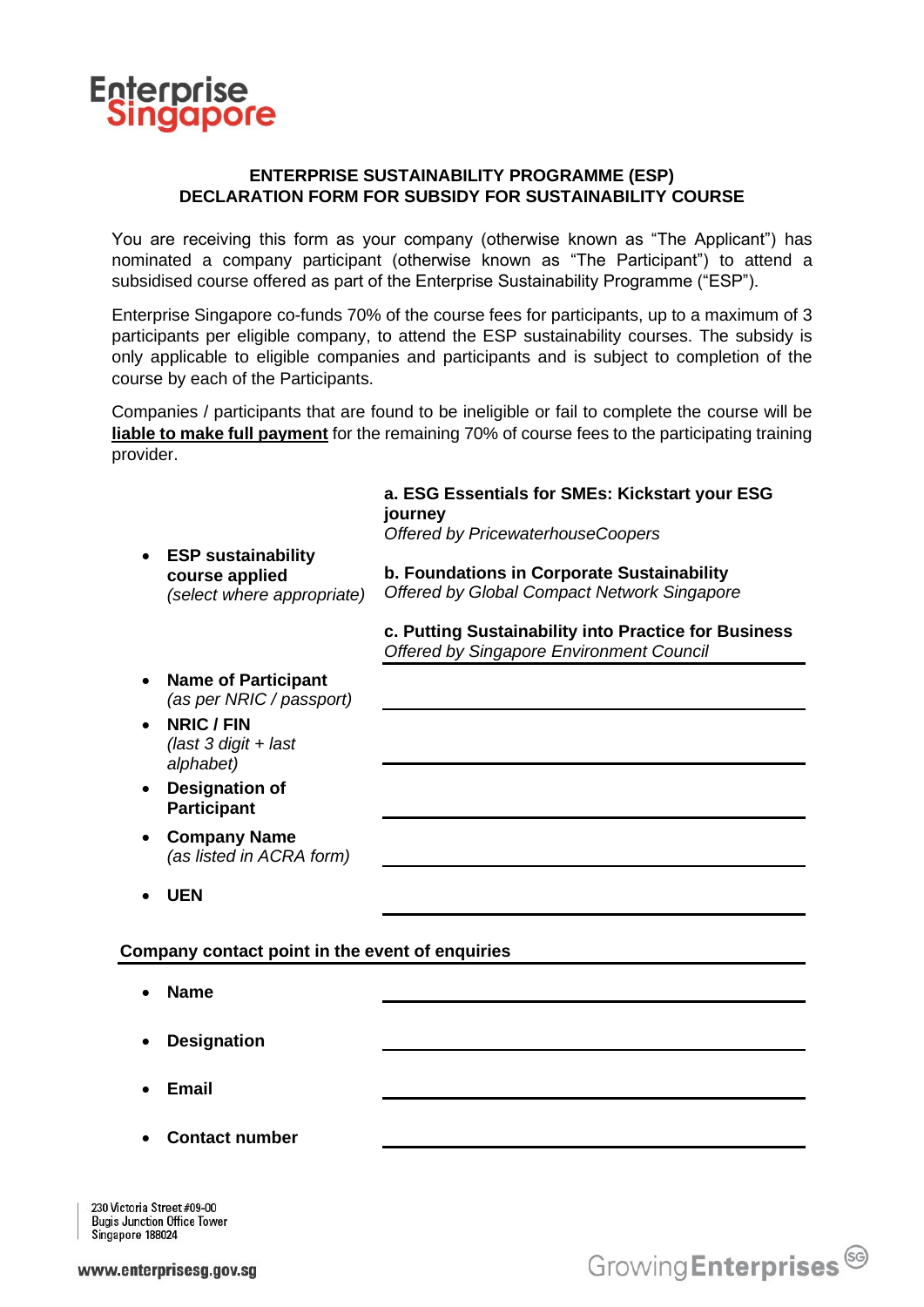

# **DECLARATIONS FOR ELIGIBILITY**

- 1. The Participant is nominated by the Applicant to attend the ESP sustainability course.
- 2. The Participant has not attended any of the ESP sustainability courses before.
- 3. The Applicant has not exceeded the cap of 3 company participants, including the stated Participant, receiving subsidy for the ESP sustainability courses in total. The ESP sustainability courses are:
	- a. ESG Essentials for SMEs: Kickstart your ESG journey *Offered by PricewaterhouseCoopers (PwC)*
	- b. Foundations in Corporate Sustainability *Offered by Global Compact Network Singapore (GCNS)*
	- c. Putting Sustainability into Practice for Business *Offered by Singapore Environment Council (SEC)*
- 4. The Applicant is a business entity registered and operating in Singapore, and has a minimum of 30% local shareholding.
- 5. The requirements for course completion include:
	- Participant's attendance for course
	- Participant to obtain Certificate of Completion (CoC) (issued by training provider)
	- Participant to complete sustainability assessment report (issued by training provider)
	- Participant to submit post-course evaluation / survey form (provided by training provider)
- 6. The Applicant acknowledges that companies or participants found to be ineligible or fail to complete the course requirements listed in para 5 will be liable to make full payment for the remaining 70% of course fees to the participating training provider. In such an event, the Applicant undertakes to make payment of this amount as required without delay.
- 7. The Applicant is not currently being/ has not been:
	- a) Investigated for or charged with or convicted for any criminal offence or subject to any criminal proceedings; or
	- b) Subject to any disciplinary proceedings or regulatory action by any regulatory or licensing authority, in any jurisdiction in the last 5 years
- 8. The Applicant has not in the last five (5) years or is not currently engaged in any civil suit or proceedings in any jurisdiction.
- 9. The Applicant is not currently, or has not been:
	- a) bankrupt, wound up or under judicial management,
	- b) subject to any bankruptcy, winding up or judicial management proceedings, or
	- c) appointed a receiver or manager

230 Victoria Street #09-00 **Bugis Junction Office Tower** Singapore 188024

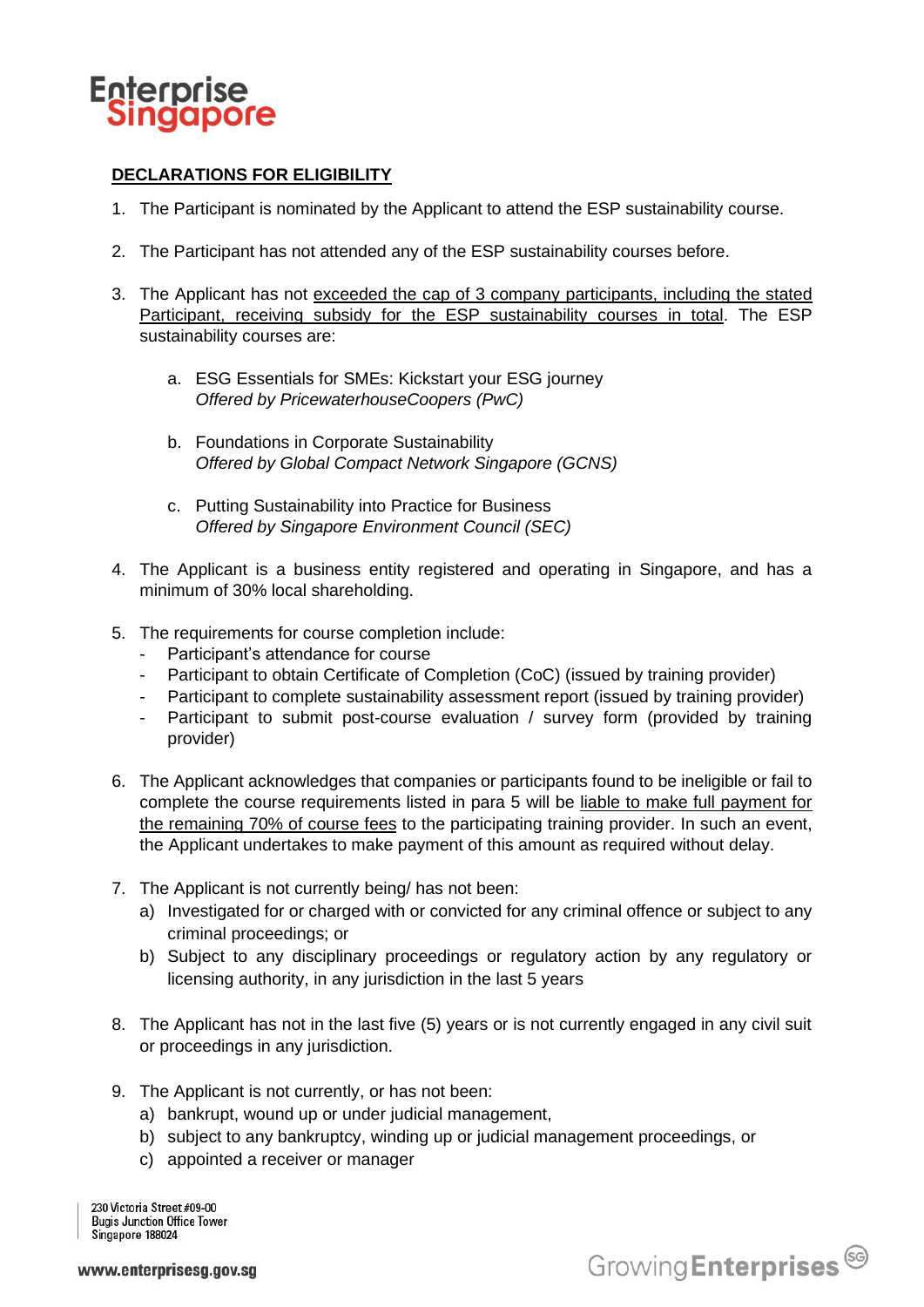

- 10. The Applicant has not applied for or obtained any other grants or tax or financial incentives for this course.
- 11. The Applicant, its related companies or their directors, shareholders and corporate secretaries do not have any relationship, connection, association or dealings with any of the suppliers and service providers engaged in the ESP.
- 12. The Applicant or any of its shareholders or directors have not been subject to a debarment (by ESG or other agencies) from participating in any Grant Schemes.
- 13. The Applicant has complied with all applicable safe distancing and other health measures ("SDMs") set out in legislation, as well as directions, conditions and advisories issued by the Singapore government and its agencies, including those issued by MOH (available at [www.moh.gov.sg\)](about:blank) and is not under any investigations for breaching any such measures.
- 14. The Applicant agrees to comply with all applicable SDMs that may subsequently be issued by the Singapore government and its agencies.

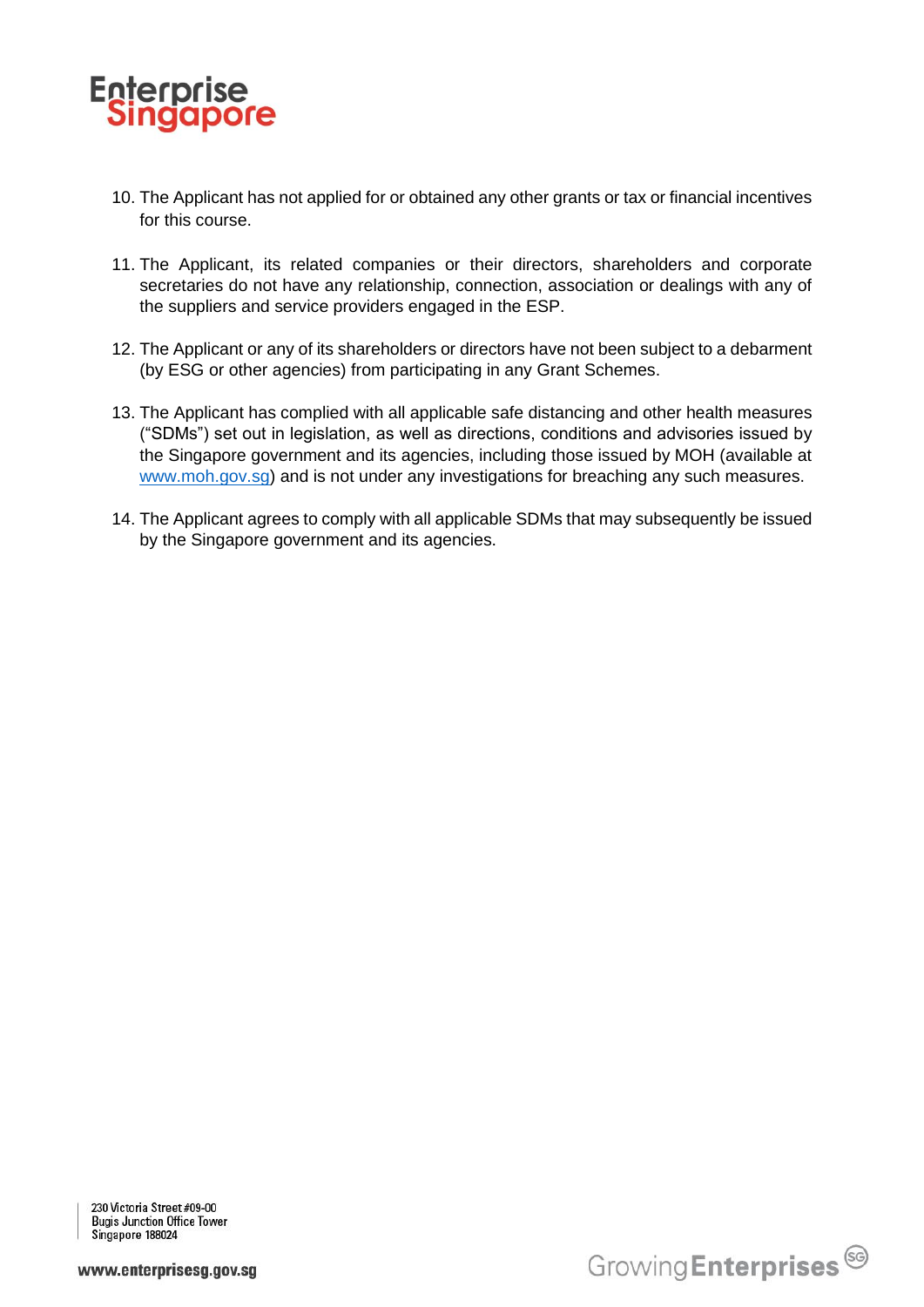

### **CONSENT AND ACKNOWLEDGEMENT**

- 1. The Applicant consents to the release of any information provided in this form or in support of this form or information on any consequential provision of grant to Enterprise Singapore for the purposes of assessing the Applicant's suitability for their grant or other assistance schemes or for public policy analysis or formulation or public data analytics purposes by Enterprise Singapore, and to Enterprise Singapore's external auditors.
- 2. The Applicant hereby agrees to and shall provide, through responses to surveys or any other such studies carried out by Enterprise Singapore, relevant information on the course, as and when requested by Enterprise Singapore.

We, the Applicant, declare that the information provided above in this Form and information/documents provided to the training provider are true and correct to the best of our knowledge and that we have not withheld/misrepresented/distorted any material facts.

We understand that the Enterprise Singapore reserves the right to take any necessary action, at its discretion, if we provide false, misrepresented or misleading statements, fail to disclose material facts, or fail to complete the course.

Where relevant, such actions may also require the Applicant to repay the amount originally supported by the grant for the course, to ESG or the training provider engaged for the ESP. In such event, we undertake to make payment of this amount as required without delay.

### **Endorsed by Company's Human Resource or equivalent Training authority**

*(Signature, date)*

Name: \_\_\_\_\_\_\_\_\_\_\_\_\_\_\_\_\_\_\_\_\_\_\_\_\_\_\_\_\_\_\_\_\_\_\_

Designation:

230 Victoria Street #09-00 **Bugis Junction Office Tower** Singapore 188024